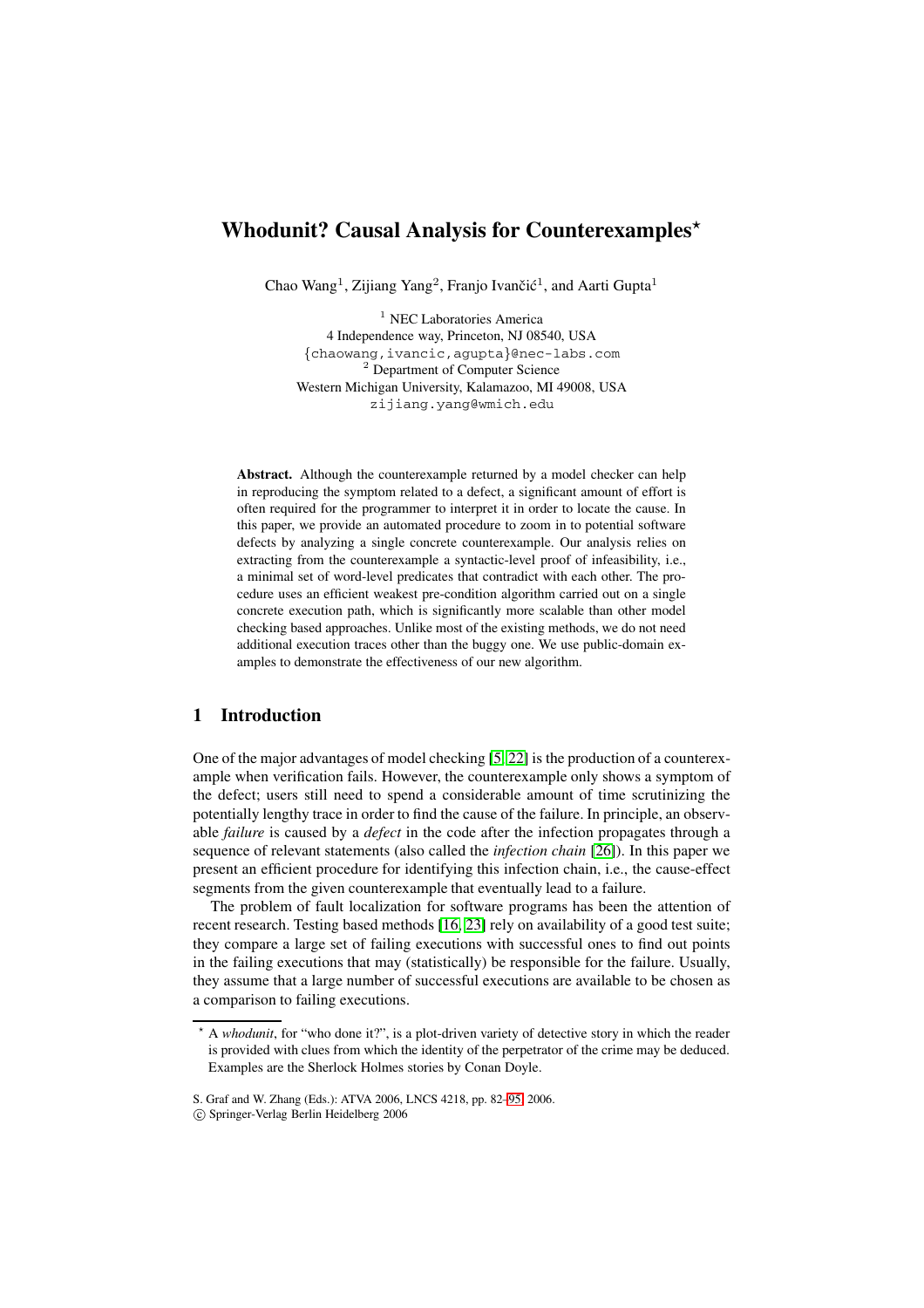Model checking based methods [\[3,](#page-12-2) [11,](#page-13-4) [10\]](#page-13-5) seek additional execution traces by deploying the same model checker again with additional constraints. A representative approach is the work by Groce *et al.* [\[10\]](#page-13-5), which uses a SAT based bounded model checker to produce the counterexample, and then uses a pseudo-Boolean constraint solver (called PBS [\[2\]](#page-12-3)) on a constrained version of the same bounded model checking instance to search for a "closest" successful execution trace. The difference between these two traces is considered as potential cause of failure. A drawback of model checking based method is their limited scalability in dealing with large systems or long counterexamples. Furthermore, the difference between a successful run and the counterexample does not always provide a good explanation of the failure.

Delta debugging as in [\[26,](#page-13-1) [6\]](#page-12-4) uses automated testing to isolate relevant variables and values of the program by systematically narrowing the state difference between a passing run and a failing run. Note that this method also requires alternative runs in addition to the given counterexample. The method is based on *trial and error*, by assessing the outcome of altered executions to determine whether a change in the program state makes a difference in the test outcome. The alternative runs also determine the quality of results that Delta debugging can infer: a variable can be isolated as a failure cause only if its value differs in the two runs. This method is purely empirical, which is quite different from methods based on formal/static analysis. As is stated in [\[26\]](#page-13-1), Delta debugging may require a large number of tests to find a difference that can no longer be narrowed.

A problem closely related to fault localization is program repair, which has been studied in [\[25,](#page-13-6) [15,](#page-13-7) [9\]](#page-13-8). They take the view that a system component may be responsible for a failure if replacing it by an alternative can make the system correct. The program repair problem is cast into a two-player reachability game on a finite-state machine extended from the system, by assuming any component can be replaced by an arbitrary function in terms of inputs and the system state. An algorithm that computes a winning strategy for the game effectively solves the program repair problem. However, program repair in general is significantly more costly than standard model checking.

In general, accurately locating the faulty code requires a complete specification of the system behavior (the same argument also holds for automated program repair). Unfortunately, such specifications are often missing in realistic software development settings. Without a complete specification, it is not possible to determine whether a particular line in the code is faulty or not. What can be done (a view shared by many previous works as well as this paper) is to locate portions of the program where a defect may reside, and to provide an explanation how a defect triggers the failure. In this paper, we try to identify the infection chain in the failed execution path, with the belief that the defect resides in one of the chain segments.

The new causal analysis algorithm presented in this paper differs from previous works in that: (1) it does not require additional successful or failing executions other than the given counterexample; (2) it does not use expensive model checking or constraint solving algorithms. Instead, we use a path-based syntactic-level weakest precondition computation algorithm to aid the analysis. It produces a concise proof of infeasibility for the given counterexample, which is a minimal set of word-level predicates extracted from the failed execution that explains why the execution fails. Since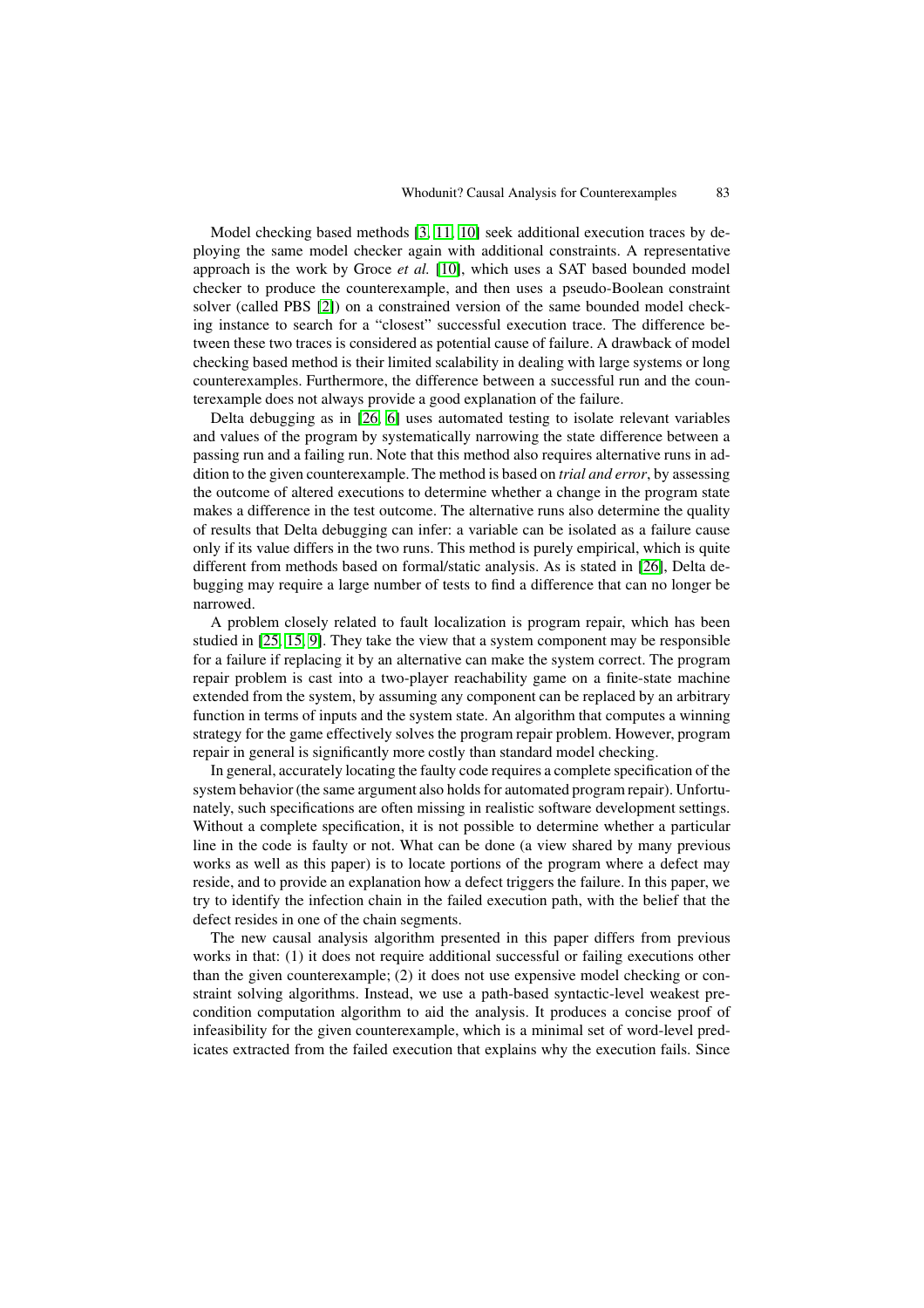the pre-condition computations are cheap and are restricted to a single execution path (less chance to blow up), our method is significantly more scalable than other model checking based methods.

# **2 Motivating Examples**

We provide two small examples to illustrate a shortcoming of some existing fault localization methods. The main assumption of the method in [\[10\]](#page-13-5) is that, one can locate the defect by comparing a successful run with a buggy run. A similar assumption is also made in Delta debugging [\[26\]](#page-13-1) although automatic testing is used to get alternative runs. The unique feature of [\[10\]](#page-13-5) is defining a distance metric with respect to the given counterexample and then searching for a "closest" successful run with respect to that metric. Since a program is deterministic, the only change they make in searching for a successful run is the input values. By changing the input values and minimizing the difference caused by these changes, they try to find an execution trace that does not violate the property. In other words, they try to find ways to dodge the observable failure instead of fixing it.

|    | find max $(x1, x2, x3)$      | compute diff $(x1, x2)$    |
|----|------------------------------|----------------------------|
|    |                              |                            |
|    | 1: $max = x1$ ;              | 1: if $(x1 := x2)$ }       |
|    | $\ddotsc$                    | 2: if $(x1 < x2)$          |
|    | 2: if $(\text{max} < = x2)$  | $diff = x1 - x2$ ;<br>3:   |
| 3: | $max = x2$ ;                 | 4: else                    |
|    | $\ddotsc$                    | 5: $\det f = x^2 - x^1$    |
|    | 4: if $(max > = x3)$         |                            |
|    | $5: \text{max} = x3;$        | $6:$ else {                |
|    | $\ddotsc$                    | $7:$ diff = 0;             |
|    | 6: assert ( $max > = x1$ ) ; | .                          |
|    | 7: assert ( $max \ge x2$ ) ; |                            |
|    | 8: assert ( $max > = x3$ ) ; | 8: assert ( diff $> 0$ ) ; |
|    |                              |                            |
|    |                              |                            |

(a) the maximum of three inputs;

(b) the difference of two inputs;

**Fig. 1.** Two examples to illustrate fault localization algorithms

<span id="page-2-0"></span>First, we note that it is not always possible to dodge the failure by merely changing input values. When a failure exists regardless of any particular input value, the algorithm in [\[10\]](#page-13-5) fails since there is no valid solution for the constraint solver to optimize. Even if a successful run can be found, the difference between the two runs does not necessarily offer enough hints to locate the defect. This can be illustrated by the C program in Figure [1-](#page-2-0)(a), which is supposed to find the maximum of three inputs. The input (0,1,0) can trigger an execution that fails the assertion check at Line 7. The assertion failure is caused by Lines 4-5 where the conditional expression should have been different.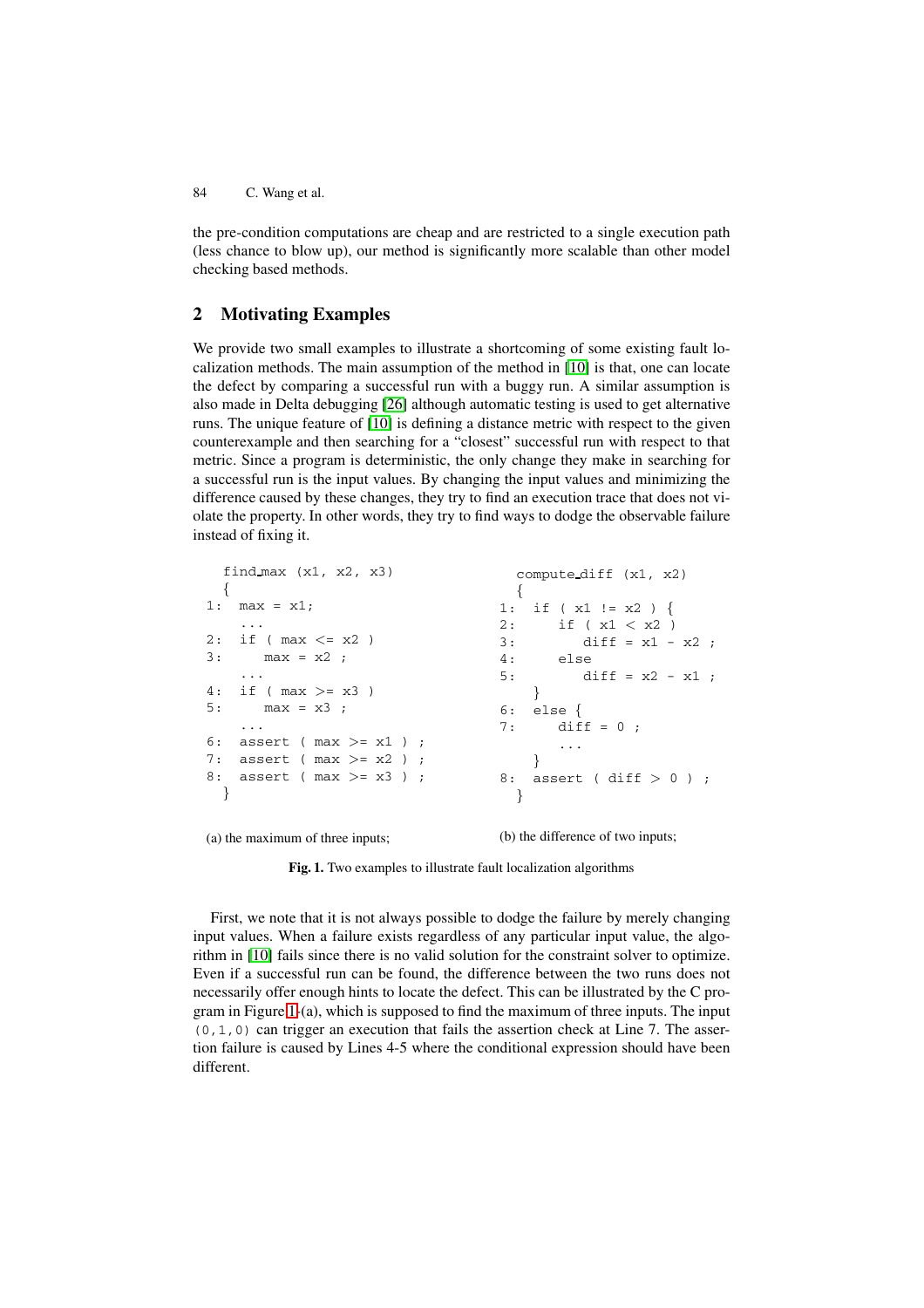Table [1](#page-3-0) lists the variable assignments at different execution steps for the original counterexample and a closest successful run. Each row in the table shows the names of variables or conditional expressions, their program locations (max @3 corresponds to Line 3), their values, and the distance according to the metric in [\[10\]](#page-13-5). Since there are only two different assignments:  $x2 \neq 0$  and max  $\theta$ 3, it would classify Line 3 as cause of the failure. However, both Line 3 and Line 2 (the guard of Line 3) are correct, and the real error is in Lines 4-5.

<span id="page-3-0"></span>

| variables/predicates |            | variable/predicate valuations in |                  | distance |
|----------------------|------------|----------------------------------|------------------|----------|
|                      |            | counterexample                   | a successful run |          |
| x1                   | $\omega$ 0 |                                  |                  |          |
| x2                   | @0         |                                  |                  |          |
| x <sub>3</sub>       | @0         |                                  |                  |          |
| max                  | @1         |                                  |                  |          |
| $(max < = x2)$       | @2         | true                             | true             |          |
| max                  | @ 3        |                                  |                  |          |
| $(max>=x3)$          | @4         | true                             | true             |          |
| max                  | @ 5        |                                  |                  |          |
| $(max>=x1)$          | @ 6        | true                             | true             |          |
| $(max>=x2)$          | @ 7        | false                            | true             |          |

**Table 1.** Counterexample and successful executions for find max

Our second example, Figure [1-](#page-2-0)(b), is a program to compute  $|x1 - x2|$  when the two inputs have different values. There is a bug at Line 2 and the correct version should be  $(x1 > x2)$ . A counterexample can be produced with the input  $(0, 1)$ , under which the program goes through Lines 1-3 and 8. Since there is no way to avoid the failure as long as  $(x1 := x2)$ , a closest successful run would be with the input  $(0, 0)$ . The successful run goes through lines 6-8. As a result, all lines within the if-branch and elsebranch are different between the two runs, and would be marked as potential causes of the failure.

In these two examples, the inaccuracy of the algorithm is due to its way of analyzing causality, which we believe is very different from the actual debugging practice by programmers. Given an execution trace exhibiting some erroneous behavior, a programmer will not keep changing the input values until the bug disappears. Instead, the programmer will keep the same input and try to find out *how this particular input value leads to the failure*. When there is an assertion check in the code, it often means that the program is expected to work at this location all the time, regardless of which path it has taken to reach here and regardless of the input values. Therefore, we choose to focus on the given counterexample and tackle the problem from a different angle; in particular, we want to explain why this particular run fails.

# **3 Preliminaries**

We provide some needed notations before introducing the definition of transforming statement and the notion of minimal proof of infeasibility, which are the foundation of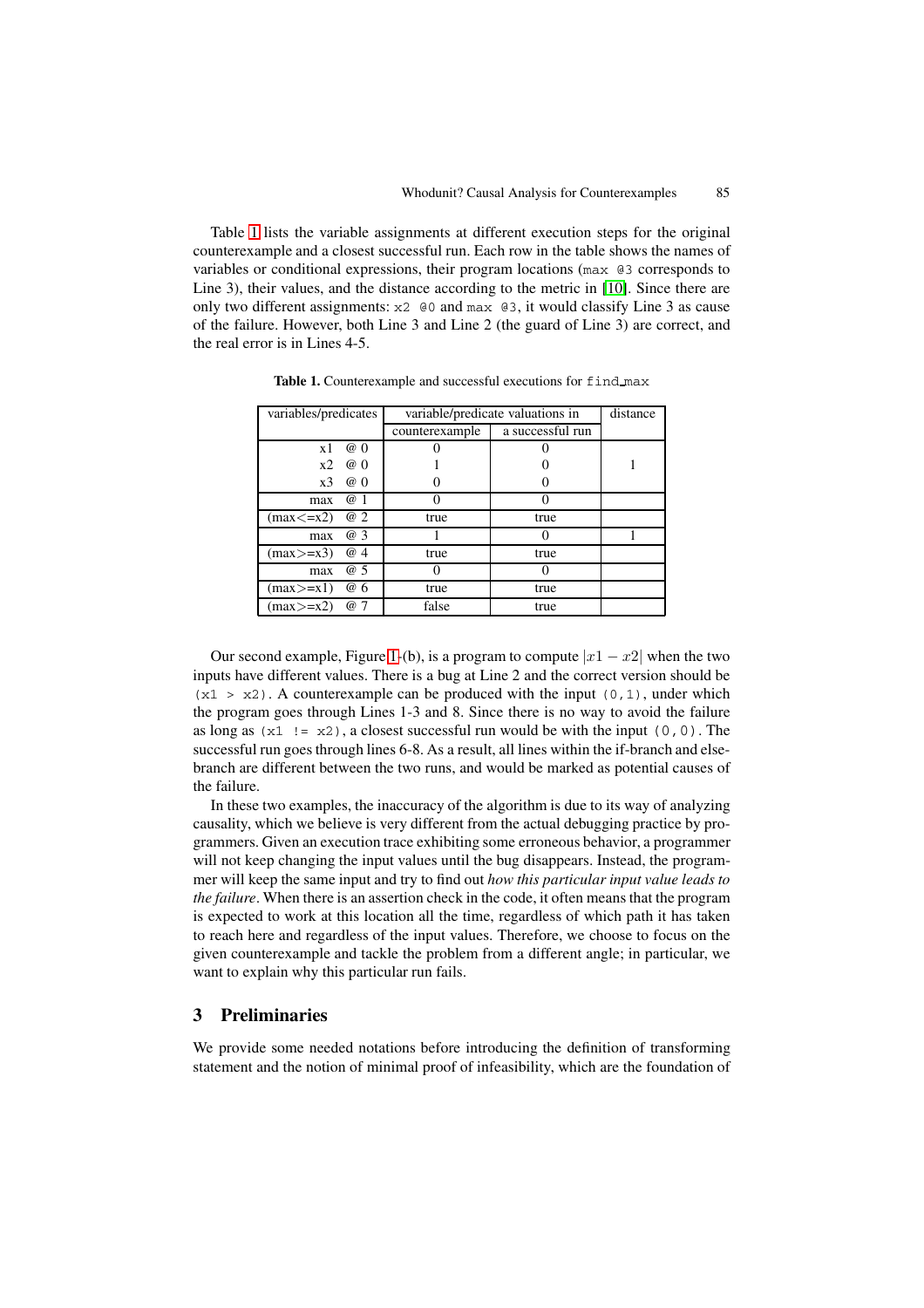our counterexample causal analysis algorithm. We focus on the class of failures that can be captured using assertions. In a C program, for instance, assert (!crash) represents the property that crash should never be true at this program location. A counterexample is a particular execution path of the program that violates the assertion.

An *execution path*  $\pi = s_1, s_2, \ldots$  is a sequence of simple program statements, each of which has one of the following types:

- **–** assignment statement  $s: v := e$ , where v is a variable and e is an expression; we assume that the statement has no side-effects.
- **–** branching statement s: assume(c), where c is a predicate. It may come from statements like if(c)...else or successfully executing of assert(c).

Given an execution path  $\pi$ , we use  $\pi^{i} = s_{i}, \dots$  to represent the suffix starting from  $i \geq 1$ ; we also use  $\pi^{i,j} = s_i, \ldots, s_j$  to represent the segment between i and j.

A *counterexample* is a tuple  $\langle I, \pi^{1,n} \rangle$ , where I is an input valuation and  $\pi^{1,n}$  is the corresponding execution path leading to failure at  $s_n$ : assert(c). A counterexample is a concrete execution of the program. Given a set I of initial values to input variables, the execution of a deterministic program is completely fixed. It is easy to map a counterexample back to an execution path  $\pi$ . Complex data structures and language constructs do not pose a problem, because everything is completely determined in a concrete trace. For pointers, the locations that they point to are fixed at every step; similarly for arrays, the indexes are also fully determined. Since a counterexample is of finite length, recursive functions and statements involving data in dynamically allocated memory can be rewritten into simple but equivalent statements.

The set of input variables of the program induces an *input space*, in which each particular input valuation corresponds to a point. In general, an execution path  $\pi^{1,n}$ corresponds to more than one counterexamples, each of which maps to a distinct point in the input space. The input subspace related to  $\pi^{1,n}$  can be represented by the *weakest pre-condition* of  $\neg c$  with respect to  $\pi^{1,n-1}$ ; that is, the weakest condition before  $\pi^{1,n-1}$ that entails the failure at  $s_n$ . The definition of weakest pre-condition is given below, where we use  $f(V/W)$  to denote the simultaneous substitution of W with V in function  $f(W)$ .

**Definition 1** (cf.[\[8\]](#page-13-9)). *Given*  $\pi^{i,j} = s_i, \ldots, s_j$  *and a propositional formula*  $\phi$ *, the weakest pre-condition of*  $\phi$  *with respect to*  $\pi^{i,j}$ , *denoted by*  $WP(\pi^{i,j}, \phi)$ *, is defined as follows,*

- **–** *For a statement*  $s: v = e, WP(s, \phi) = \phi(e/v);$
- *– For a statement*  $s$ :  $assume(c)$ *,*  $WP(s, \phi) = \phi \wedge c$ *;*
- **–** *For a sequence of statements*  $s1$ ;  $s2$ ,  $WP(s1 : s2, \phi) = WP(s1, WP(s2, \phi))$ *.*

Weakest pre-condition computation has been used in several recent predicate abstraction algorithms [\[20,](#page-13-10) [13,](#page-13-11) [14\]](#page-13-12), where it is applied to an infeasible counterexample in the abstract model in order to find relevant predicates that can eliminate the trace in the refined model. However, in this paper the purpose of computing weakest pre-conditions is quite different, since the counterexample here is a feasible trace in the concrete program, as opposed to an infeasible trace in an abstract model.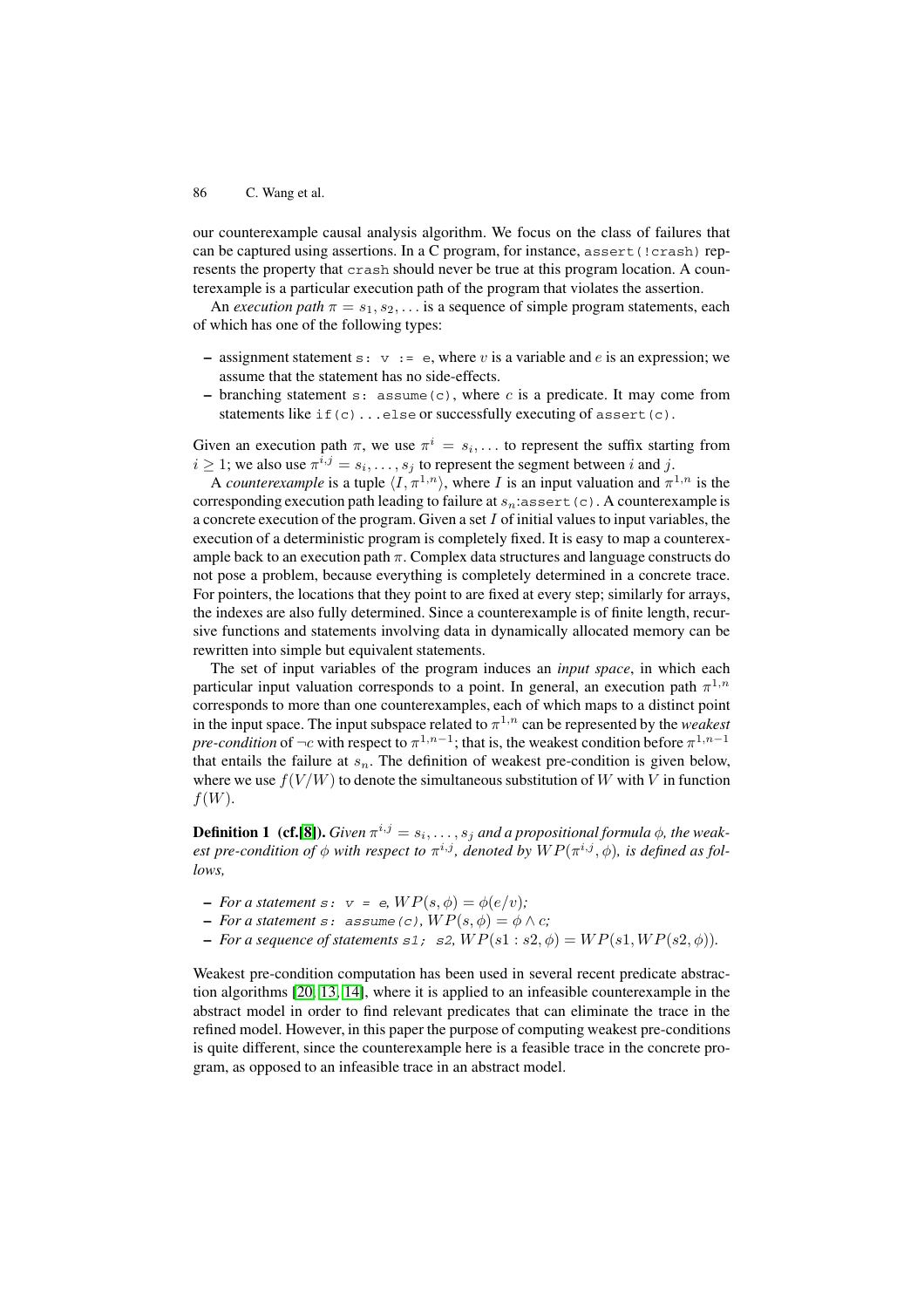We use this computation to find a minimal set of conditions for the program to stay on the same path without violating the assertion. The result is a set of predicates that should hold at each step of the path. By comparing how these predicates contradict with each other and with the given set of input values, we can locate part of the original code responsible for this particular assertion failure.

## **4 Analyzing the Infection Chain**

Given a counterexample  $\langle I, \pi^{1,n} \rangle$ , we identify a set of statements in  $\pi^{1,n}$  constituting the infection chain, i.e., cause-effect segments that lead eventually to a failure in s*n*. We accomplish this by computing  $WP(\pi^{1,n-1}, c)$ . According to the definition, the weakest precondition over a path is a conjunction of predicates. That is,

$$
WP(\pi^{i,j}, c) = c' \wedge (c'_1 \wedge c'_2 \ldots \wedge c'_k) ,
$$

where  $c'$  is transformed from the given formula  $c$  through (possibly transitive) variable substitutions, and each  $c_l'$  is transformed from a condition in  $s_l$ : assume ( $c_l$ ) such that  $i \leq l \leq j$ . More formally, given a formula  $\phi$ , we use  $\phi'$  to denote the formula in  $WP$ that is transformed from  $\phi$ . The definition is transitive in that both  $\phi' = \phi(e/v)$  and  $\phi'(e_2/v_2)$  are *transformed formulae* from  $\phi$ .

**Definition 2.** *A* transforming statement *of*  $\phi$  *is an assignment statement s*:  $v = e$ *such that variable* v *appears in the transitive support of formula* φ*.*

For example, statement s1:x = y+1 is a transforming statement of  $\phi$ : (x > 0), since  $WP(s1,\phi)$  produces  $\phi':(\gamma+1 > 0)$ ; statement s2:  $\gamma = z*10$  is also a transforming statement of  $\phi$ , since  $WP(s2, \phi')$  produces (z\*10+1 > 0). During weakest precondition computations, only assignment statements can transform an existing conjunct  $c$  into a new conjunct  $c'$ . Branching statements can only add new conjuncts to the existing formulae, but cannot transform them. Given an execution path  $\pi^{i,j} = s_i, \ldots, s_j$ , we use the subset  $TS(\pi^{i,j}, c) \subseteq \{s_i, \ldots, s_j\}$  to denote the transforming statements for the predicate c. Transforming statements are the foundation of our causal analysis algorithm.

For a failed execution path  $\pi^{1,n}$  where the statement  $s_n$  is assert(c), the three pre-conditions,  $WP(\pi^{1,n-1}, true)$ ,  $WP(\pi^{1,n-1}, c)$ , and  $WP(\pi^{1,n-1}, \neg c)$ , have the following relationships:

1.  $WP(\pi^{1,n-1}, true) = WP(\pi^{1,n-1}, c) \vee WP(\pi^{1,n-1}, \neg c);$ 2.  $WP(\pi^{1,n-1}, c) \wedge WP(\pi^{1,n-1}, \neg c) = \emptyset;$ 

This is illustrated by Figure [2.](#page-6-0) Also note that the three pre-conditions share a common subformula  $(c'_1 \wedge \cdots \wedge c'_k)$ , which is the same as  $WP(\pi^{\overline{1},n-1}, true)$ . We now introduce the notion of proof of infeasibility.

**Theorem 1.** *Given a counterexample*  $\langle I, \pi^{1,n} \rangle$ *, we have*  $I \subseteq WP(\pi^{1,n-1}, \neg c)$ *, meaning that*

$$
I \wedge W P(\pi^{1,n-1}, c) = \emptyset.
$$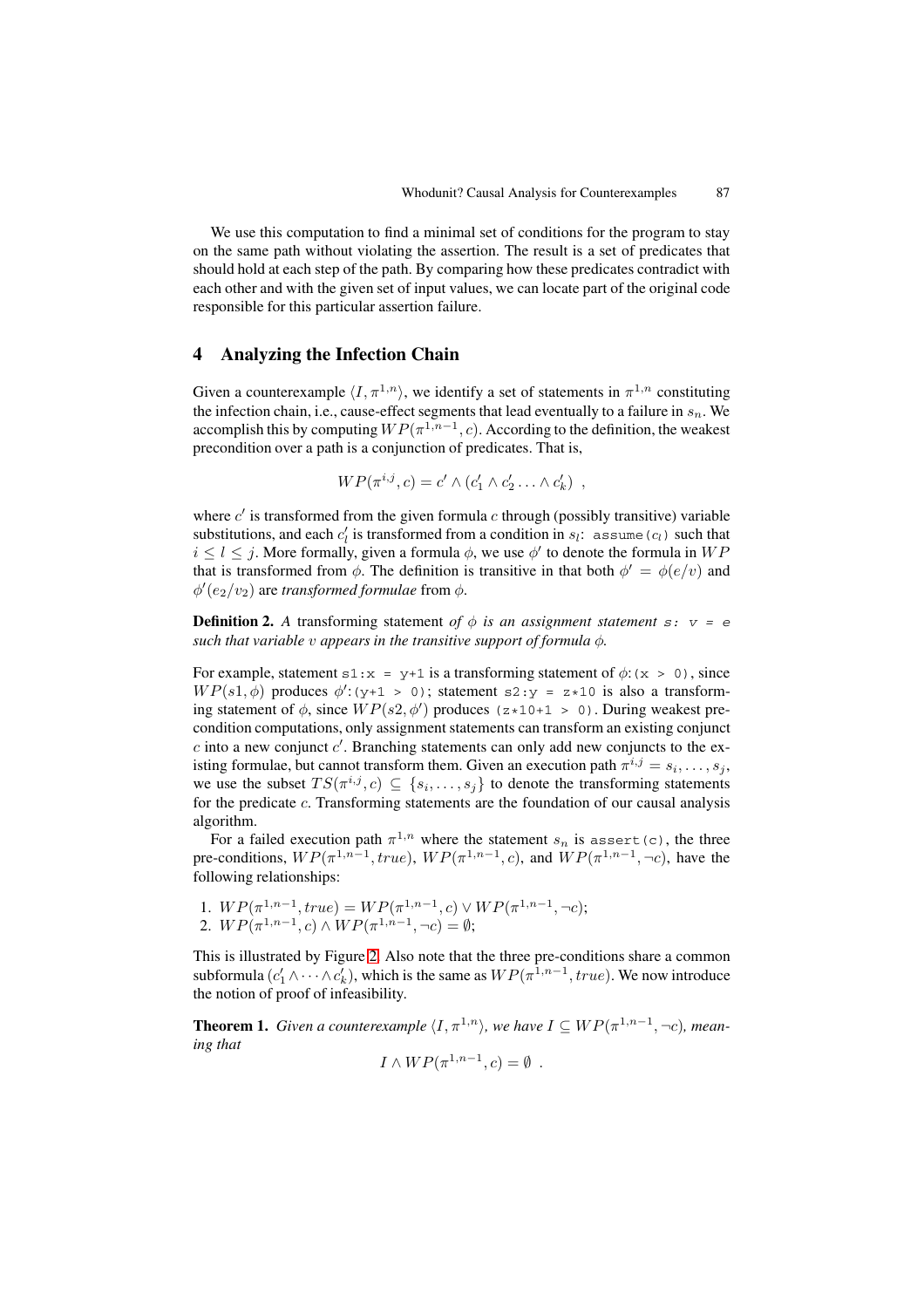

input subspace  $WP(\pi^{1,n-1}, true)$ 

**Fig. 2.** Partitioning of the input subspace  $WP(\pi^{1,n-1}, true)$ 

<span id="page-6-0"></span>The input valuation I is a conjunction set of predicates  $I = I_1 \wedge \ldots \wedge I_m$ , where  $I_i$ , for instance, can be the valuation of an input variable  $x = 10$ . Given that

$$
(I_1 \wedge \ldots \wedge I_m) \wedge c' \wedge (c'_1 \wedge \ldots \wedge c'_k) = \emptyset ,
$$

there exist a minimal subset of conjuncts in  $I$  and a minimal subset of conjuncts in  $WP(\pi^{1,n-1}, c)$ , denoted by  $I_{sub}$  and  $WP_{sub}$ , respectively, such that  $I_{sub} \wedge WP_{sub} = \emptyset$ . The point here is that only some conjuncts are responsible for the empty intersection (which is the reason of the assertion failure). We call  $I_{sub} \wedge WP_{sub}$  a minimal *proof of infeasibility*.

In general, one can find a minimal set of contradicting predicates as follows,

- 1. initialize  $I_{sub} = I$  and  $WP_{sub} = WP(\pi^{1,n-1}, c)$ ;
- 2. minimize  $WP_{sub}$  by dropping each conjunct  $c'_{i}$  in  $WP_{sub}$ , and then checking whether  $I_{sub} \wedge WP_{sub} = \emptyset$ : if the result remains empty, drop  $c_i'$  permanently; otherwise, add it back.
- 3. minimize  $I_{sub}$  by dropping each  $I_i$  in  $I_{sub}$ , and then checking whether  $I_{sub} \wedge$  $WP_{sub} = \emptyset$ : if the result remains empty, drop  $I_i$  permanently; otherwise, add it back.

For this particular application, however, we note that  $WP_{sub}$  always contains  $c'$ . This is because other conjuncts  $c_i'$  come from assume statements and are all consistent with  $I$ , but  $c'$  comes from the failed assertion condition c. Therefore, we can skip the test for  $c'$ when minimizing  $WP_{sub}$ . It is often the case that  $c'$  contradicts to some other conjuncts in WP and  $I_{sub}$  is not needed in the proof of infeasibility. However, if WP does not have conflicting conjuncts by itself, then a minimal proof is of the form  $I_{sub} \wedge c'$ .

The intuition behind this definition is that: given a concrete counterexample, our proof of infeasibility provides a succinct explanation about the cause of the assertion failure at  $s_n$ . The choice of computing a syntactic-level proof of infeasibility, as opposed to other forms including interpolation [\[19\]](#page-13-13), is due to the need of eventually mapping the proof back to the source code program. In our case, the explanation can be mapped back to the source code by finding the transforming statements with respect to predicates in  $WP_{sub}$ .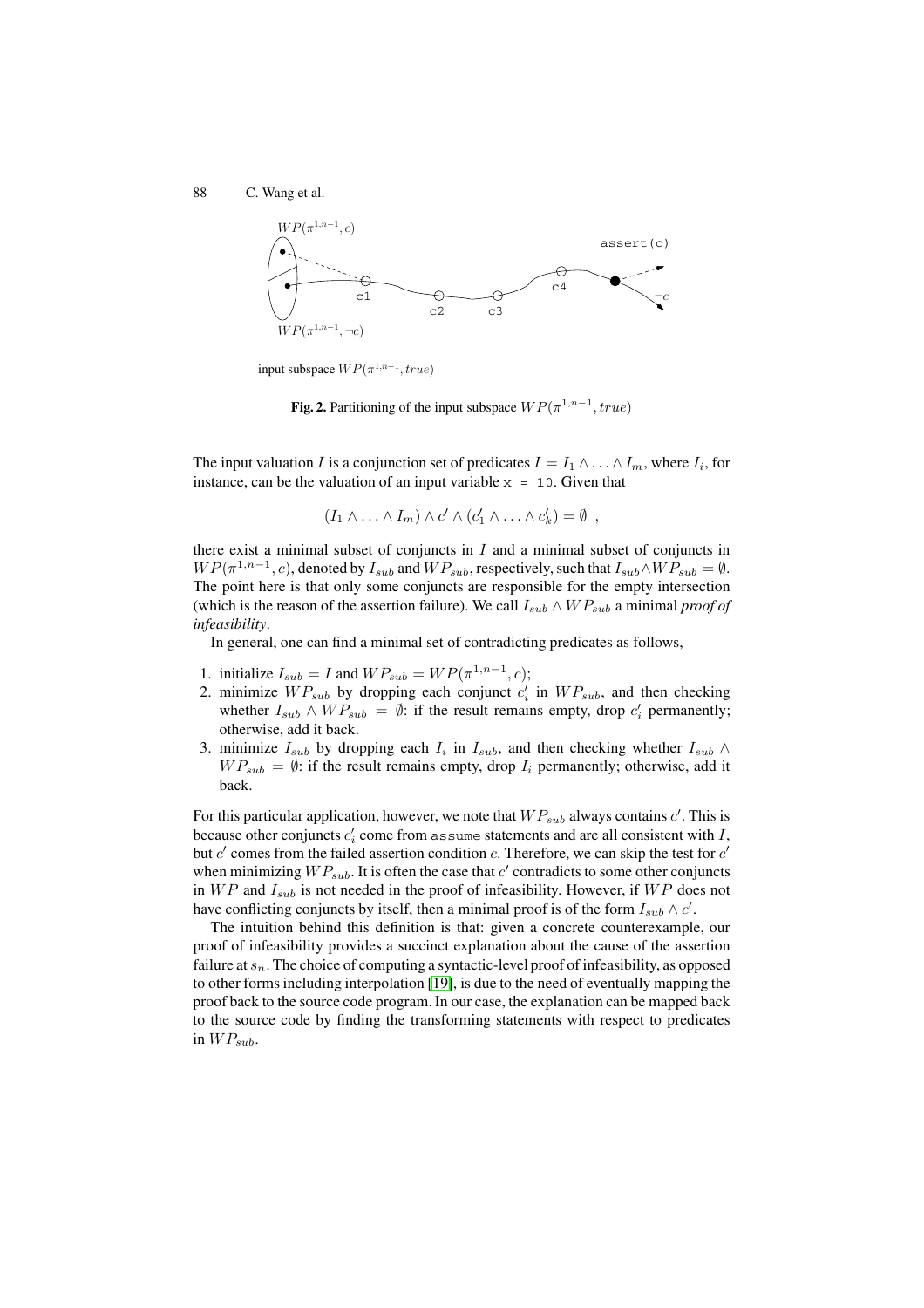# **5 The Causal Analysis Procedure**

In this section we present the entire causal analysis procedure and then explain how it can be applied to the two working examples.

## **5.1 The Algorithm**

Given a counterexample  $\langle I, \pi^{1,n} \rangle$ , we compute the weakest precondition  $WP(\pi^{1,n-1}, c)$  by starting backward from c. (Recall that c comes from the failed assert (c) at  $s_n$ .) During this process, we also record in  $TS(c)$  all transforming statements of c. At each pre-condition computation step, we check whether the intermediate result  $WP(\pi^{i,n-1}, c)$  is empty. There are two possibilities:

- **−** there exists an index  $1 \leq i < n$  such that  $WP(\pi^{i,n-1}, c) = \emptyset$ ;
- **−** no such index exists and the computation of  $WP(π^{1,n-1}, c)$  completes.

We consider the first case as a special case, since it implies emptiness of  $WP(\pi^{1,n-1}, c)$ and hence emptiness of its intersection with I.

- 1. In the first case, we take the set of conjuncts in  $WP(\pi^{i,n-1}, c)$  right after it becomes empty and compute a minimal subset W P*sub*. We consider all conjuncts in  $WP_{sub}$  as responsible for triggering the failure. In the source code, we mark only transforming statements in  $\{s \mid s \in TS(\phi) \text{ such that } \phi' \in WP_{sub}\}$  as explanation of the failure.
- 2. In the second case, we take all conjuncts in I and  $WP(\pi^{1,n-1}, c)$  and compute a minimal proof  $I_{sub} \wedge WP_{sub}$ . We consider  $I_{sub}$  and all conjuncts in  $WP_{sub}$  as responsible for triggering the failure. As is illustrated in Figure [3-](#page-8-0)(a),  $WP_{sub}$  has only one subformula in this case; that is,  $WP_{sub} = c'$ . In the source code, we mark only transforming statements in  $TS(c)$  as explanation of the failure. The marked source code shows how  $I_{sub}$  leads to the failure at  $s_n$ :assert(c) through the execution of the transforming statements.

The result in the first case is a stronger condition for explaining the failure—an empty  $WP(\pi^{i,n}, c)$  means that any execution path with the same suffix  $(s_i, ..., s_{n-1})$  would fail at  $s_n$ . As is illustrated in Figure [3-](#page-8-0)(b), the relevant input subspace in this case becomes  $WP(\pi^{i,n-1}, true)$ , which is large than  $WP(\pi^{1,n-1}, true)$  in general. (In the figure, with a little abuse of notation, we have used  $WP_{sub} \setminus c'$  to represent the removal of c' from the set of conjuncts in  $WP_{sub}$ .) By focusing on  $WP_{sub}$  only, we can explain the cause of failure common to all these execution paths.

Our algorithm aims at explaining why the given execution path fails by focusing on the infection chain (i.e., set of transforming statements) leading to the failure. We do not attempt to answer the question *which segment in the infection chain contains the faulty code* or *how to fix the bug by changing a particular segment*. We believe that the latter two problems in general require a relatively complete specification of the intended program behavior in order for them to be solved effectively. Unfortunately, complete specifications are often missing in realistic software development settings.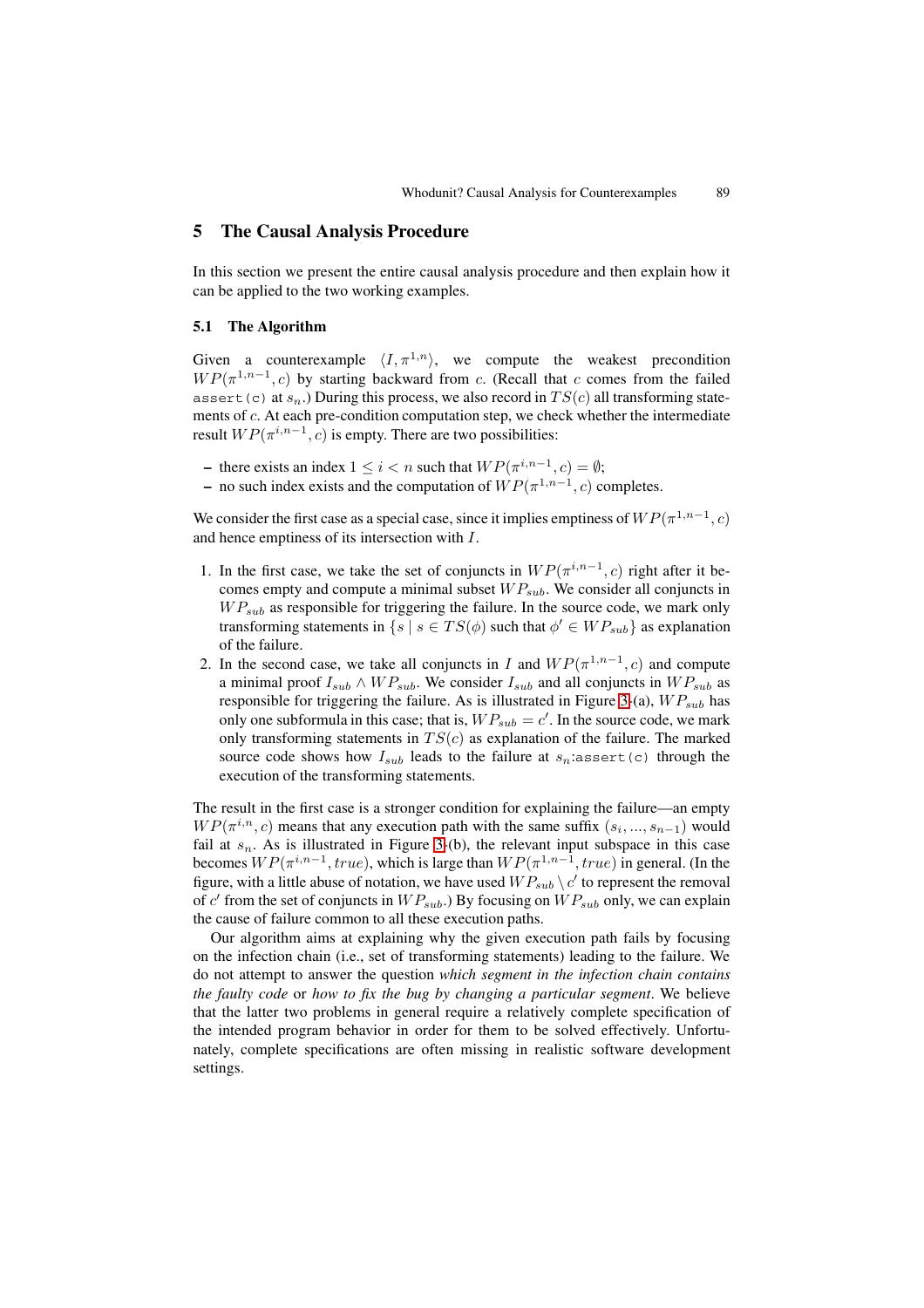



(a) When  $I_{sub} \wedge WP_{sub} = \emptyset$ (b)  $WP_{sub} = \emptyset$  before reaching  $s_1$ 

<span id="page-8-0"></span>Fig. 3. The minimal proof of infeasibility.  $WP_{sub}$  consists of a subset of conjuncts of  $WP(\pi^{i,n-1}, c)$ , and thus  $WP(\pi^{i,n-1}, c) \subseteq WP_{sub}$ . Similarly,  $I \subseteq I_{sub}$ .

## **5.2 The Working Examples**

We now demonstrate that our new method can produce better results than existing algorithms. We first apply the new algorithm to find max in Figure [1-](#page-2-0)(a). We start the weakest pre-condition computation with the failed assertion condition ( $\max > = x2$ ). The sequence of intermediate results are listed in Table [2,](#page-9-0) where the first column gives the line numbers, the second column gives the subformulae whose conjunction is  $WP$ , the third column indicates whether the statement belongs to  $TS(max \geq x2)$ ; for instance, a "yes" for Line 5 means that  $s_5$  :max = x3 is a transforming statement of the predicate ( $max \geq x^2$ ). The last column shows whether the weakest pre-condition is an empty set.

Table [2](#page-9-0) shows that the weakest pre-condition becomes empty only after the intersection with initial input values  $x1=0$ ,  $x2=1$ ,  $x3=0$ . The minimal subset is

$$
(x2 = 1) \land (x3 = 0) \land (x3 \ge x2)
$$

In the source code, we highlight all transforming statements of predicates in  $TS(max$  $\geq x$ 2) as responsible for the failure. Thus, Line 5 is marked as explanation of the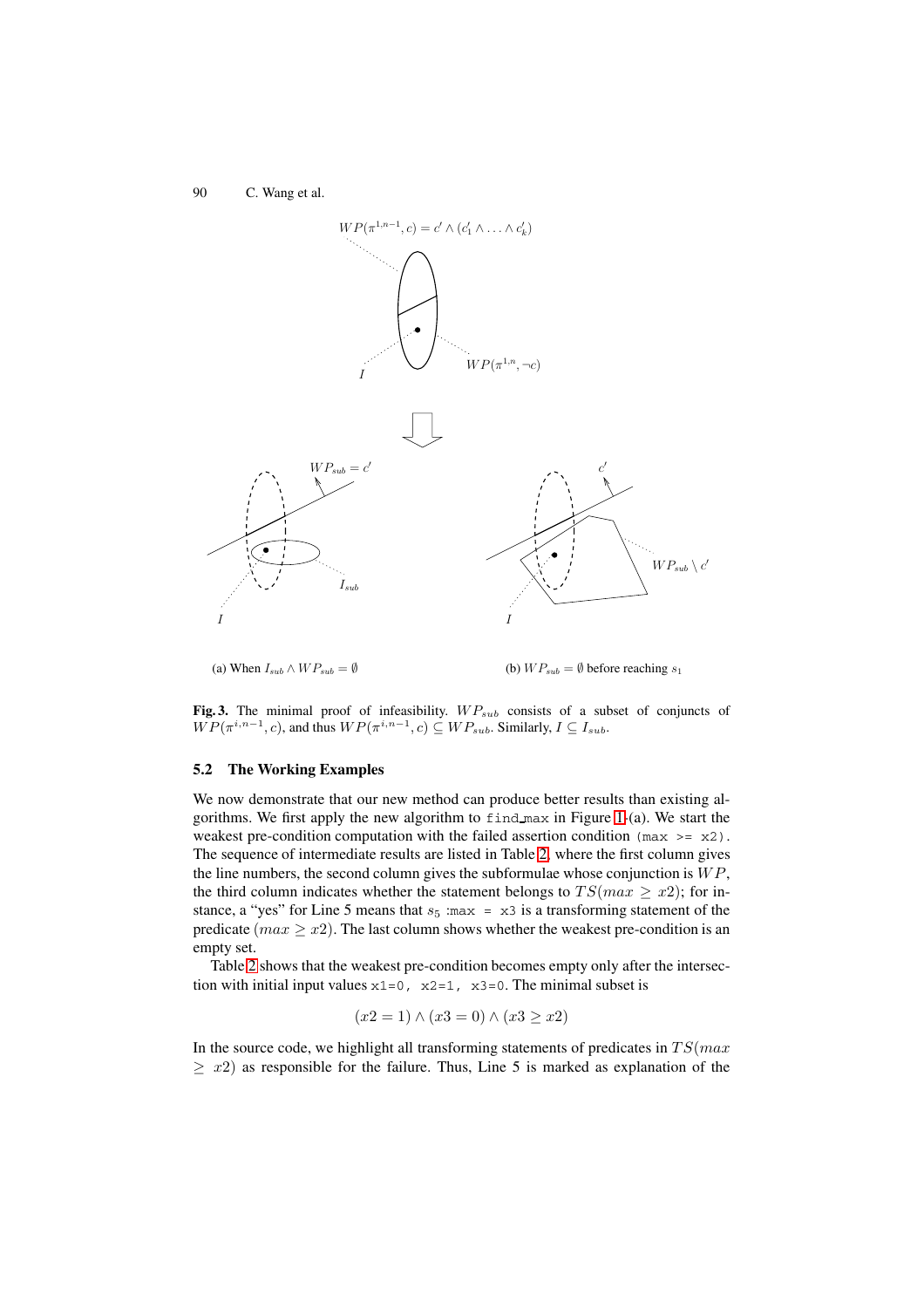<span id="page-9-0"></span>

| Line          | Predicates in the WP                                            | in $TS(max \geq x2)$ empty WP? |       |
|---------------|-----------------------------------------------------------------|--------------------------------|-------|
|               | (max > x2)                                                      |                                |       |
| <sub>(</sub>  | $max \geq x1$ , $(max \geq x2)$                                 |                                |       |
|               | $x3 > x1$ , $(x3 > x2)$                                         | yes                            |       |
|               | max>x3, x3>x1, $(x3> x2)$                                       |                                |       |
| $\mathcal{E}$ | $x2 > x3$ , $x3 > x1$ , $(x3 > x2)$                             |                                |       |
| 2             | max $\langle x2, x2 \rangle x3, x3 \rangle x1, (x3 \rangle x2)$ |                                |       |
|               | $x1 \le x2$ ,<br>$x2 > x3$ , $x3 > x1$ , $(x3 > x2)$            |                                |       |
|               | (0>1)<br>$0<1$ .<br>$0>0$ .<br>$1 > 0$ ,                        |                                | empty |

Table 2. Analyzing the cause of failure in find max

**Table 3.** Analyzing the cause of failure in compute diff

<span id="page-9-1"></span>

| Line              | Predicates in WP                       | in $TS(diff > 0)$ empty WP |       |
|-------------------|----------------------------------------|----------------------------|-------|
| 8                 | $\text{(diff>0)}$                      |                            |       |
| $\mathbf{\Omega}$ | $(x1-x2>0)$                            | yes                        |       |
| $\mathcal{D}$     | $x1 < x2$ , $(x1-x2>0)$                |                            | empty |
|                   | $x1 \neq x2$ , $x1 < x2$ , $(x1-x2>0)$ |                            | empty |
|                   | $0\neq 1$ .<br>$0<1,$ $(0-1>0)$        |                            | empty |

failure cause; this is significantly more accurate than the algorithm of [\[10\]](#page-13-5) (which instead would mark Line 3).

Next, we apply our algorithm to compute diff in Figure [1-](#page-2-0)(b). We start weakest precondition computation with the failed assertion condition (diff  $> 0$ ). The sequence of intermediate results are given in Table [3.](#page-9-1) The statement in Line 3 transforms the initial predicate into  $(x1-x2 > 0)$ , which then contradicts to  $(x1 < x2)$ , the new predicate added at Line 2. Since  $WP(\pi^{i,n-1},(diff > 0)) = \emptyset$ , we compute the minimal proof of infeasibility at this point. The result is as follows,

$$
(x1 < x2) \land (x1 - x2 > 0) .
$$

In the source code, we mark all transforming statements in  $TS(diff > 0)$  and  $TS(x1)$  $\langle x^2 \rangle$ , as well as the source statement of  $c'_1$ , which is assume (x1  $\langle x^2 \rangle$ ). Thus, our algorithm reports Lines 2-3 of Figure [1-](#page-2-0)(b) as the failure cause. The fact that weakest pre-condition becomes empty in the middle of a counterexample strongly indicates that the error may happen in the common suffix. In contrast, the algorithm in [\[10\]](#page-13-5) is ineffective on this example since the first else-branch is the only possible successful run; as a result, it would mark the code in both branches.

## **6 Further Discussion**

### **6.1 About Delta-Debugging**

The notion of cause transition in [\[26,](#page-13-1) [6\]](#page-12-4) is similar to transforming statements in our method. A cause transition points to the connecting points of execution path where a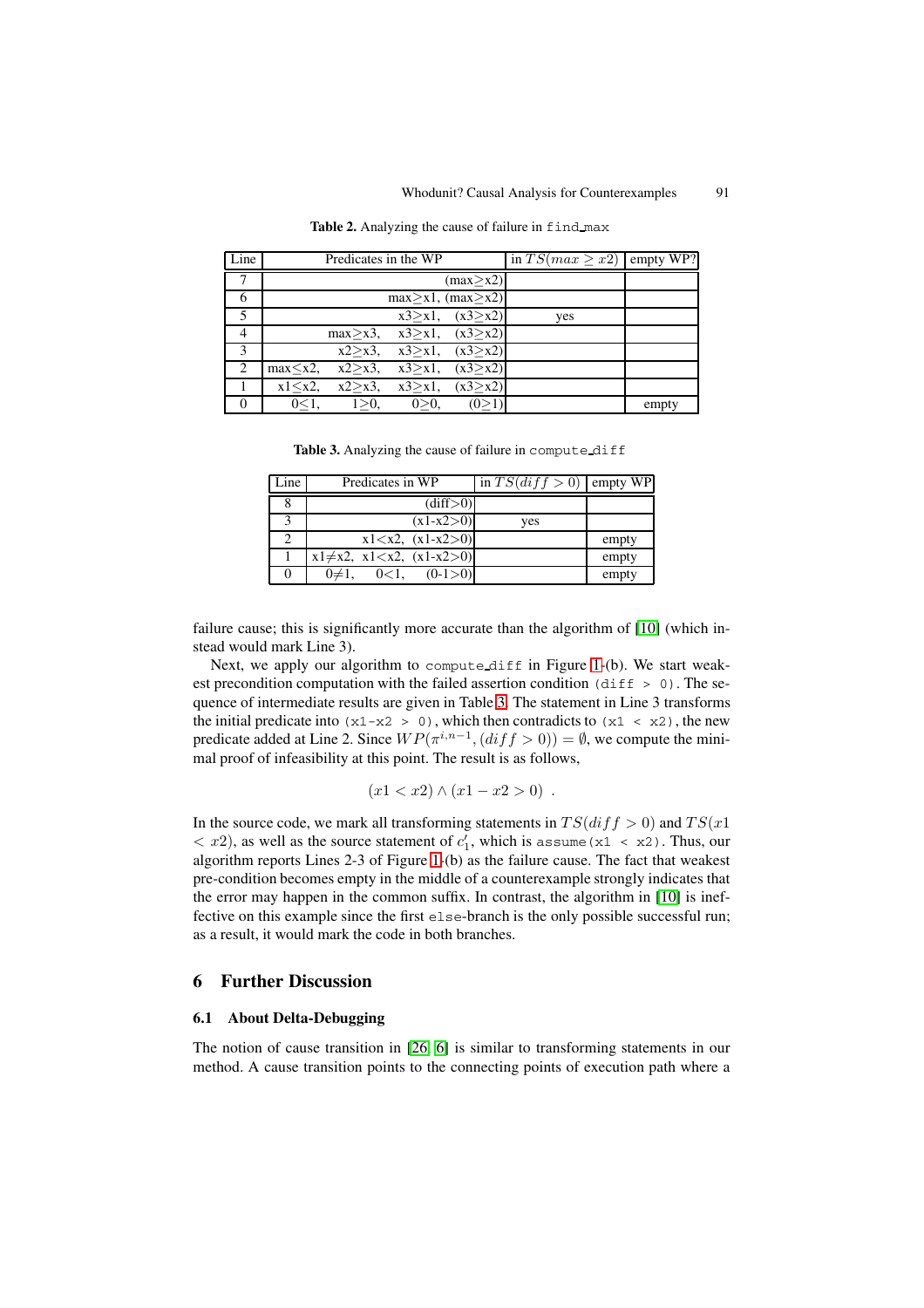change of the previous state would lead the execution to a different branch. To find the defect, the method in [\[26,](#page-13-1) [6\]](#page-12-4) traces forward in the program to identify the chain of cause transitions, by running an additional set of tests. Their idea of empirically comparing state difference between successful and failing runs is significantly different from ours; the notion of minimal proof of infeasibility is not used. In our method, the set of predicates produced by weakest pre-condition computations at each individual program location represents an *abstract* program state.

As is pointed out in [\[6\]](#page-12-4), for each infection  $\mathcal{F}'$ , there is either an earlier infection  $\mathcal F$ that causes  $\mathcal{F}',$  or no earlier infection—in which case  $\mathcal{F}'$  is the defect. Therefore, given the observable failure, tracing back the infection chain requires two proofs:

- 1. to prove that  $\mathcal F$  and  $\mathcal F'$  are "infected";
- 2. to prove that  $\mathcal F$  causes  $\mathcal F'$ .

Without a complete specification, in general it is not possible to determine whether a program state is infected (and therefore not possible to determine where the very first infection is). However, we note that the actual defect ought to be in one of the chain segments. By our definition, each transforming statement of the failed assertion condition (i.e., the last infection) is a proof that a previous infection  $\mathcal F$  causes  $\mathcal F'$ .

#### **6.2 About Distance Metric in Explain [\[10\]](#page-13-5)**

Compared to the explain tool in [\[10\]](#page-13-5), our method answers the question why a specific execution path fails, instead of *how the failure can be avoided*. In general, it is hard to answer the latter question in a useful way unless one has a complete specification. The reason is that there can be multiple ways of avoiding a particular failure, each of which corresponds to a different program intent. (Program intent in principle can only be provided by human.)

For example, the failed property in our first working example is, "all runs that go through Lines 1-8 should pass the assertion check at Line 9." This is only a partial specification of the program behavior. When being represented in linear temporal logic, this property is of the form  $\mathbf{G}(P \to Q)$ , where

- **–** P: the execution actually goes through lines 1-8;
- **–** Q: the execution fails assertion check at line 9.

A counterexample of this property is an execution on which  $(P \land \neg Q)$  holds. One can avoid this particular failure by satisfying  $\neg (P \land \neg Q)$  under the same input condition, which is the same as

$$
(\neg c_1' \lor \ldots \lor \neg c_k') \lor c' \ .
$$

Unfortunately, any one of the disjunctive subformulae entails the entire formula. Note that in our causal analysis, we focus only on  $c'$  (i.e., the assertion check at  $s_n$  should pass) by assuming that P holds.

**More Related Work:** The property  $P \rightarrow Q$  has also been studied in the context of vacuity detection in [\[4,](#page-12-5) [18,](#page-13-14) [21\]](#page-13-15), where  $P \rightarrow Q$  is said to be vacuously satisfied whenever  $P$  is false. This is because  $Q$  is often the property that the user intends to check, while  $P$  is only a pre-condition. We believe that the same argument also applies to counterexample explanation or fault localization.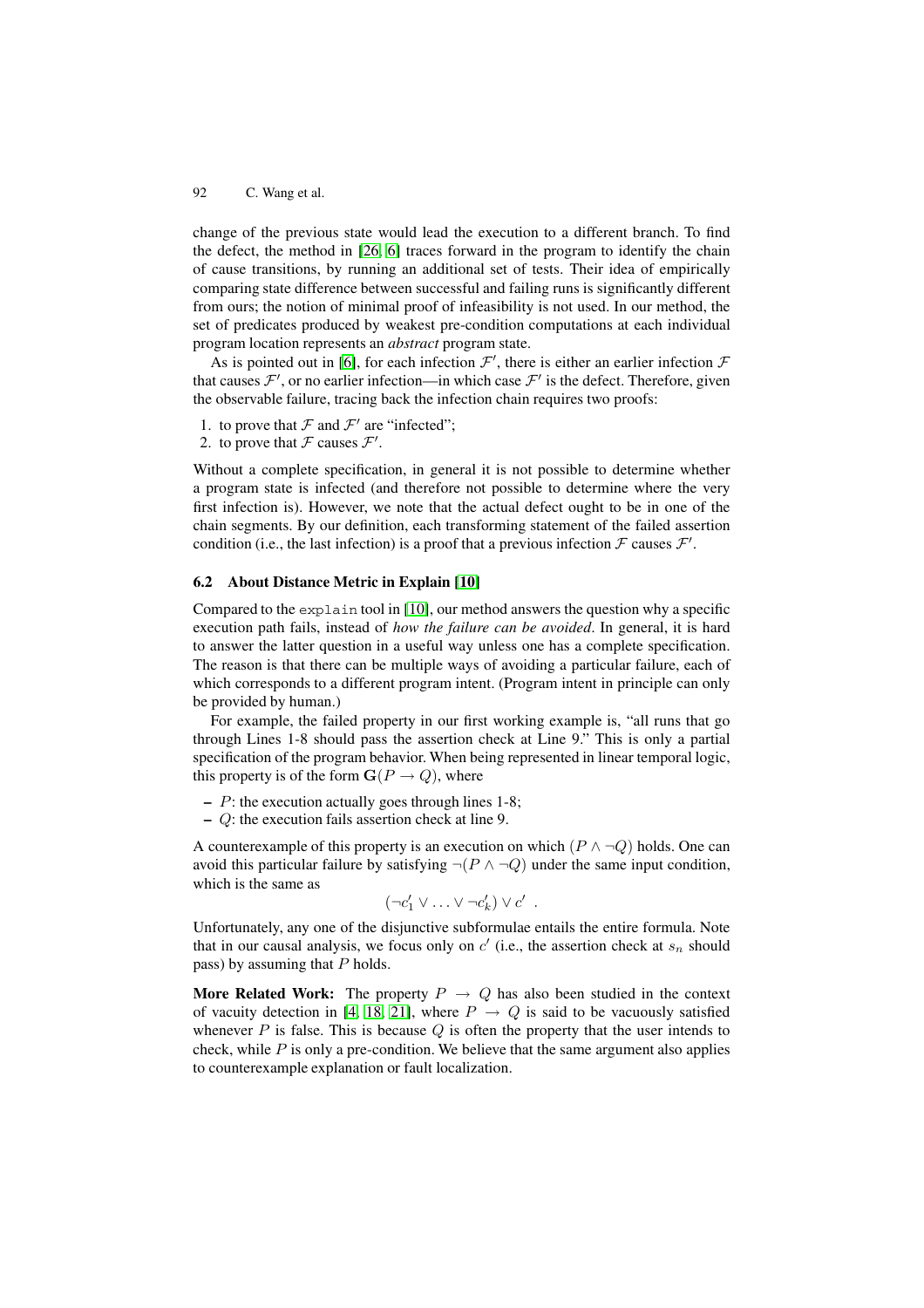#### **6.3 About Dynamic Slicing**

Our method is also different from dynamic slicing [\[17,](#page-13-16) [1,](#page-12-6) [12\]](#page-13-17), which is a variant of program slicing with the restriction to an execution path. Although dynamic slicing often gives more accurate data dependencies between variables than normal static analysis, it is inferior to our weakest pre-condition based causal analysis in explaining cause of failed assertions. Consider the following example,

```
1: x1 = 10:2: x3 = 5:3: \ldots4: \quad x2 = 0;5: if ( x1 == 10) {
6: x2 = x2 \times x3;
7:8: }
9: else {
10: x2 = x2 \times x4;11: }
12: assert( x2 != 0 );
```
If only Lines 1-8 and 12 are executed, dynamic slicing with respect to line 12 can remove the irrelevant variable  $x<sub>4</sub>$ , which could not have been removed by static program slicing without knowing which path will be executed. However, it could not remove variable  $x_1$  since whether line 6 gets executed or not depends on the condition  $(x1==10)$ . In contrast, our analysis algorithm would remove  $(x1==10)$  because it is not in the minimal proof of infeasibility (lines 4, 6, and 12).

## **7 Experiments**

In this section, we apply our procedure to public benchmark programs in the Siemens suite [\[24\]](#page-13-18). The Siemens suite provides a set of C programs, each of which has a number of test vectors as well as a correct version of the program. The examples we used in this study are from the TCAS (Traffic Collision Avoidance System) example, which is a model of the aircraft conflict detection system. The assertion checks (or properties) used in our experiment originated from a previous study using symbolic execution [\[7\]](#page-12-7).

A faulty TCAS version differs from the correct one in Line 100, where the relational operator > is used when it should be  $\geq$ .

```
result = !( Own_Below_Thread()) || ((Own_Below_Threat())
          && (!(Down_Separation >= ALIM()))) ; // correct
---
 result = !( Own_Below_Thread()) || ((Own_Below_Threat())
          && (!(Down_Separation > ALIM()))) ; // buggy
```
The counterexample used in our study has been generated from a software model checker, and it has a length of 90. (The counterexample may also come from other software testing tools—our causal analysis procedure would be equally applicable as long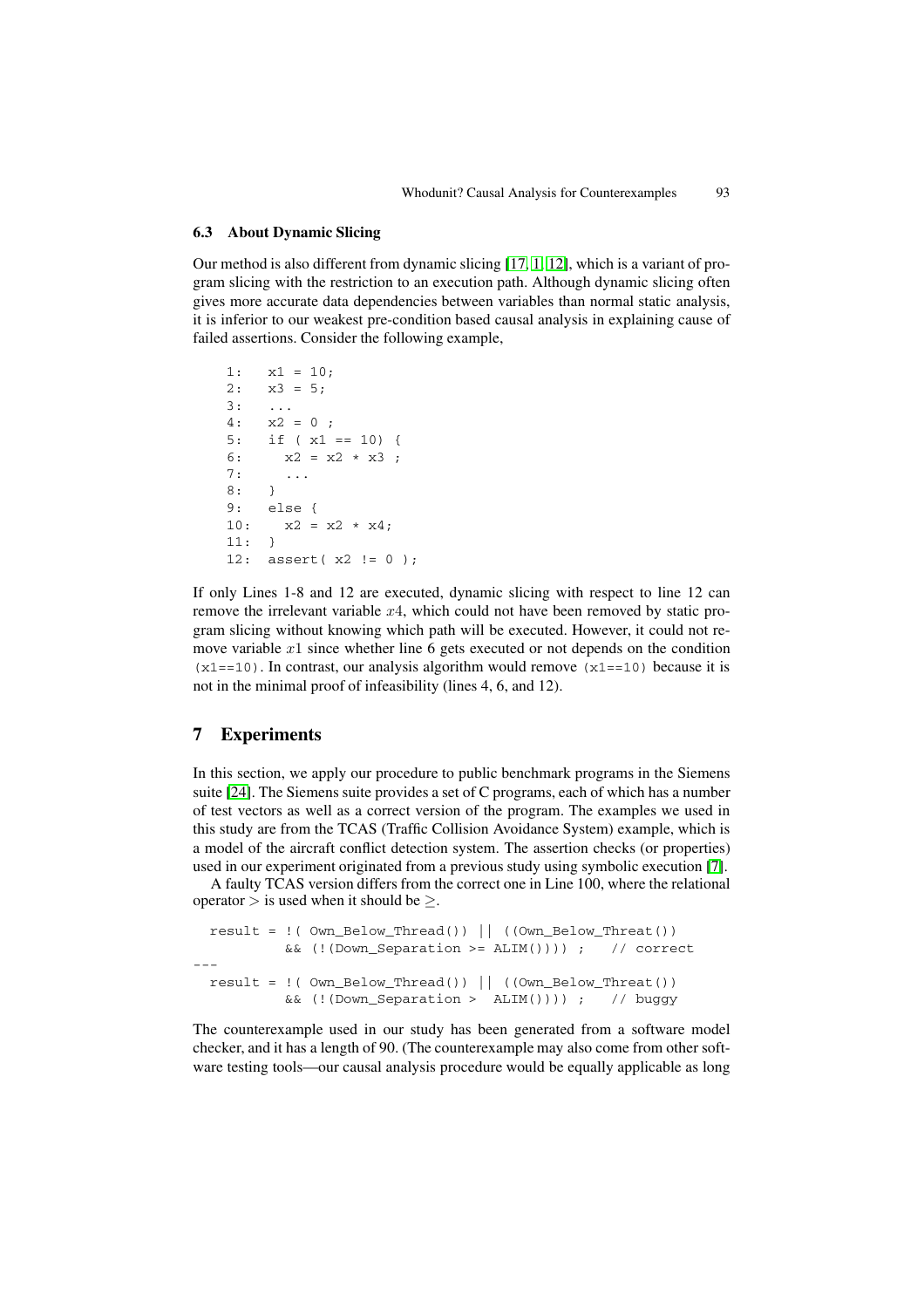as the counterexample is a fully determined execution path.) When our causal analysis procedure is used, the weakest pre-condition becomes empty right after the computation passes Line 100. This gives a succinct explanation of the actual failure down the stretch.

We compare our results with the previous results in [\[10\]](#page-13-5). Given the same counterexample, the initial explanation by this previous algorithm was not particularly useful. In fact, their tool dodged the failure by making the antecedent of the implication false. As is stated in [\[10\]](#page-13-5), to coerce it into reporting a more meaningful explanation, they had to manually add some additional constraints (e.g. the antecedent should not be true). After that, their tool reports a similar result as ours. We argue, however, that this kind of manual intervention requires the user to have a deep understanding of the counterexample as well as the software program. In contrast, our method does not need additional hints from the programmer, but still achieves the same accuracy as [\[10\]](#page-13-5) combined with manually provided assumptions.

# **8 Conclusions**

We have addressed the problem of locating the failure cause of a program given a concrete counterexample trace, and demonstrated the effectiveness of our approach using several examples. Our automated procedure relies on the minimal proof of infeasibility to generate succinct failure explanations. Since the computations are performed at the syntactic level and are restricted to a single concrete path, there is no foreseeable difficulty in applying it to long counterexamples in large production-quality software. As future work, we will pursue a more detailed experimental study of the proposed technique and comparison with existing tools.

## <span id="page-12-6"></span><span id="page-12-1"></span>**References**

- <span id="page-12-3"></span>[1] H. Agrawal, R. A. DeMillo, and E. H. Spafford. Debugging with dynamic slicing and backtracking. *Software - Practice and Experience*, 23(6):589–616, 1993.
- [2] F. A. Aloul, B. D. Sierawski, and K. A. Sakallah. Satometer: How much have we searched? In *Proceedings of the Design Automation Conference*, pages 737–742, New Orleans, LA, June 2002.
- <span id="page-12-2"></span>[3] T. Ball, M. Naik, and S. K. Rajamani. From symptom to cause: Localizing errors in counterexample traces. In *Symposium on Principles of Programming Languages (POPL'03)*, pages 97–105, January 2003.
- <span id="page-12-5"></span>[4] I. Beer, S. Ben-David, C. Eisner, and Y. Rodeh. Efficient detection of vacuity in ACTL formulas. In *Computer Aided Verification (CAV'97)*, pages 279–290. Springer, 1997. LNCS 1254.
- <span id="page-12-0"></span>[5] E. M. Clarke and E. A. Emerson. Design and synthesis of synchronization skeletons using branching time temporal logic. In *Proceedings Workshop on Logics of Programs*, pages 52–71, Berlin, 1981. Springer-Verlag. LNCS 131.
- <span id="page-12-4"></span>[6] H. Cleve and A. Zeller. Locating causes of program failures. In *ACM/IEEE International Conference on Software Engineering*, 2005.
- <span id="page-12-7"></span>[7] A. Coen-Porisini, G. Denaro, C. Ghezzi, and M. Pezze. Using symbolic execution for verifying safety-critical systems. In *European Software Engineering Conference/Foundations of Software Engineering*, pages 142–151, 2001.